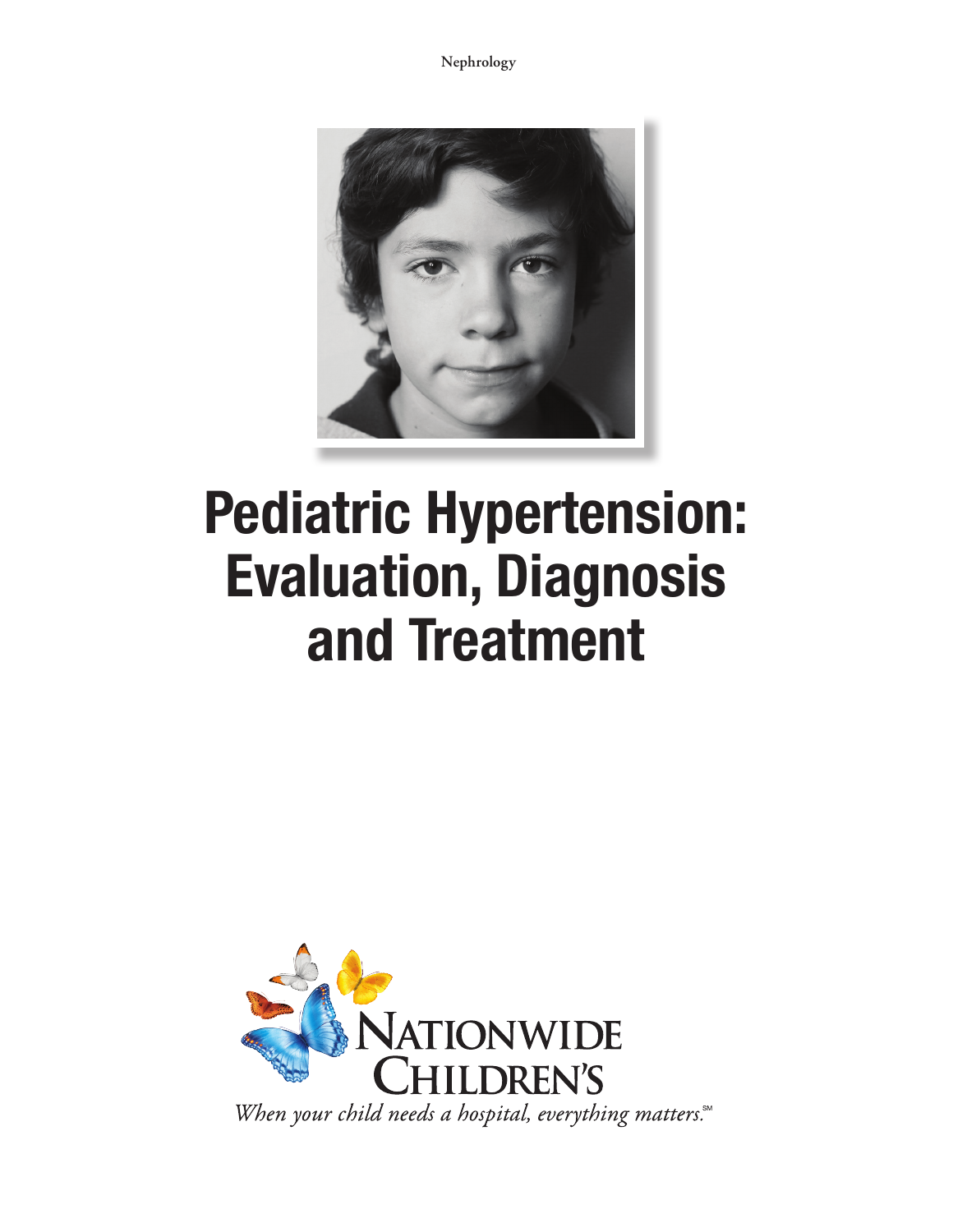# Hypertension in Children and Adolescents

The long-term health risks for children and adolescents with hypertension have become increasingly clear in the last two decades. Evidence now shows that primary hypertension commonly occurs in children. Left ventricular hypertrophy (LVH) is the most prominent clinical evidence of target-organ damage caused by hypertension and has been reported in up to 34% to 38% of children and adolescents with mild, untreated blood pressure (BP) elevation.

Hypertension and prehypertension have become a significant health issue in the pediatric population due to a strong association of high BP with obesity and the marked increase in the prevalence of overweight children.

Primary hypertension often clusters with other risk factors. In a child with primary hypertension, the presence of any comorbidity associated with hypertension can increase the risk for cardiovascular disease (CVD) and have adverse effects on health outcomes. Secondary hypertension is more common in children than adults, so the possibility of an underlying disorder should be considered in every pediatric patient with hypertension.

# Measuring Blood Pressure

The preferred method of BP measurement is auscultation using a cuff appropriately sized for the upper extremity, ideally the right arm. All children >3 years old should have their BP measured at least once a year. Children with increased risk for hypertension should have their BP measured at every health care encounter. Children <3 years old should have their BP measured with the presence of one or more of these circumstances:

- History of prematurity, very low birth weight, or other complication requiring intensive care
- Congenital heart disease
- Recurrent urinary tract infections, hematuria, or proteinuria
- Known renal disease or urologic malformations
- Family history of congenital renal disease
- Solid-organ transplant
- Malignancy or bone marrow transplant
- Treatment with drugs known to raise BP
- Other systemic illnesses associated with hypertension (neurofibromatosis, tuberous sclerosis, etc.)
- Evidence of elevated intracranial pressure

# Definition of Hypertension

Hypertension is defined as an auscultory systolic BP (SBP) and/or diastolic BP (DBP) that is ≥95th percentile for gender, age and height on ≥3 different visits.

### **Elevated BP:**

1 to 13 year-old: SBP and/or DBP readings that are ≥90th but <95th percentile. ≥13 year-old: 120/<80 to 129/<80.

### **Stage 1 hypertension:**

1 to 13 year-old: SBP and/or DBP readings that are ≥95th but <95th percentile plus 12 mmHg. ≥13 year-old: 130/80 to 139/89 mmHg.

### **Stage 2 hypertension:**

1 to 13 year-old: SBP and/or DBP levels that are >95th percentile plus 12 mmHg. ≥13 year-old: >140/90 mmHg.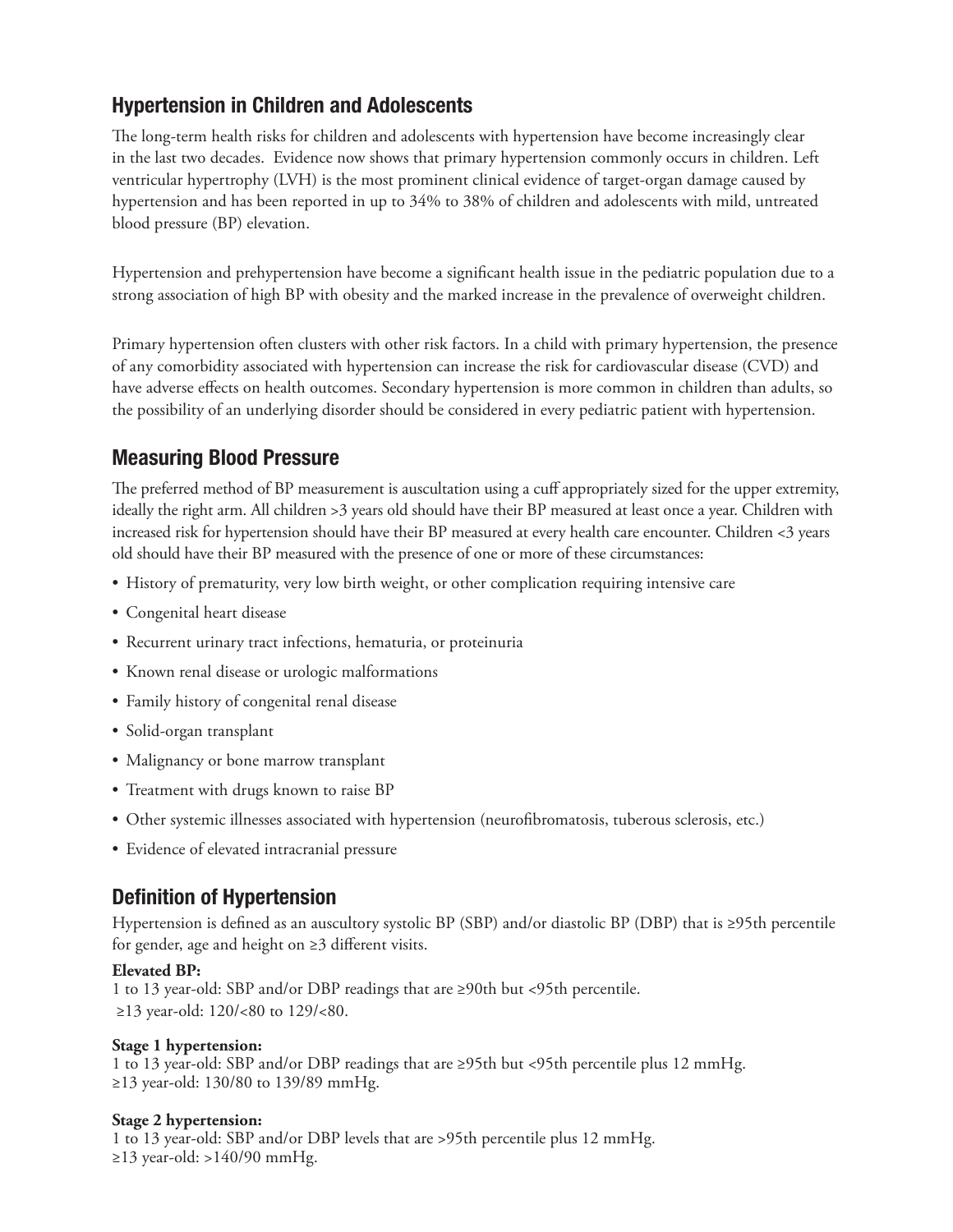A patient with BP levels >95th percentile in a physician's office or clinic, who is normotensive outside a clinical setting, may have "white-coat hypertension." Ambulatory BP monitoring is usually required to make this diagnosis.

The definitive tables are presented in the Clinical Practice Guideline for Screening and Management of High Blood Pressure in Children and Adolescents published in *Pediatrics*. Also included in this reference is a simplified table (Table 6) that can be used to screen for BP values that may require confirmation in the definitive tables and/or may require further evaluation by the clinician.

```
Reference:<br>Flynn JT, Kaelber DC, Baker-Smith CM, et al. Clinical practice guideline for screening and management of high blood pressure in children and adolescents. Pediatrics.
2017;140(3):e20171904
```
### Diagnosing Hypertension

Nationwide Children's Hospital has created this algorithm to guide the evaluation and management of pediatric hypertension.